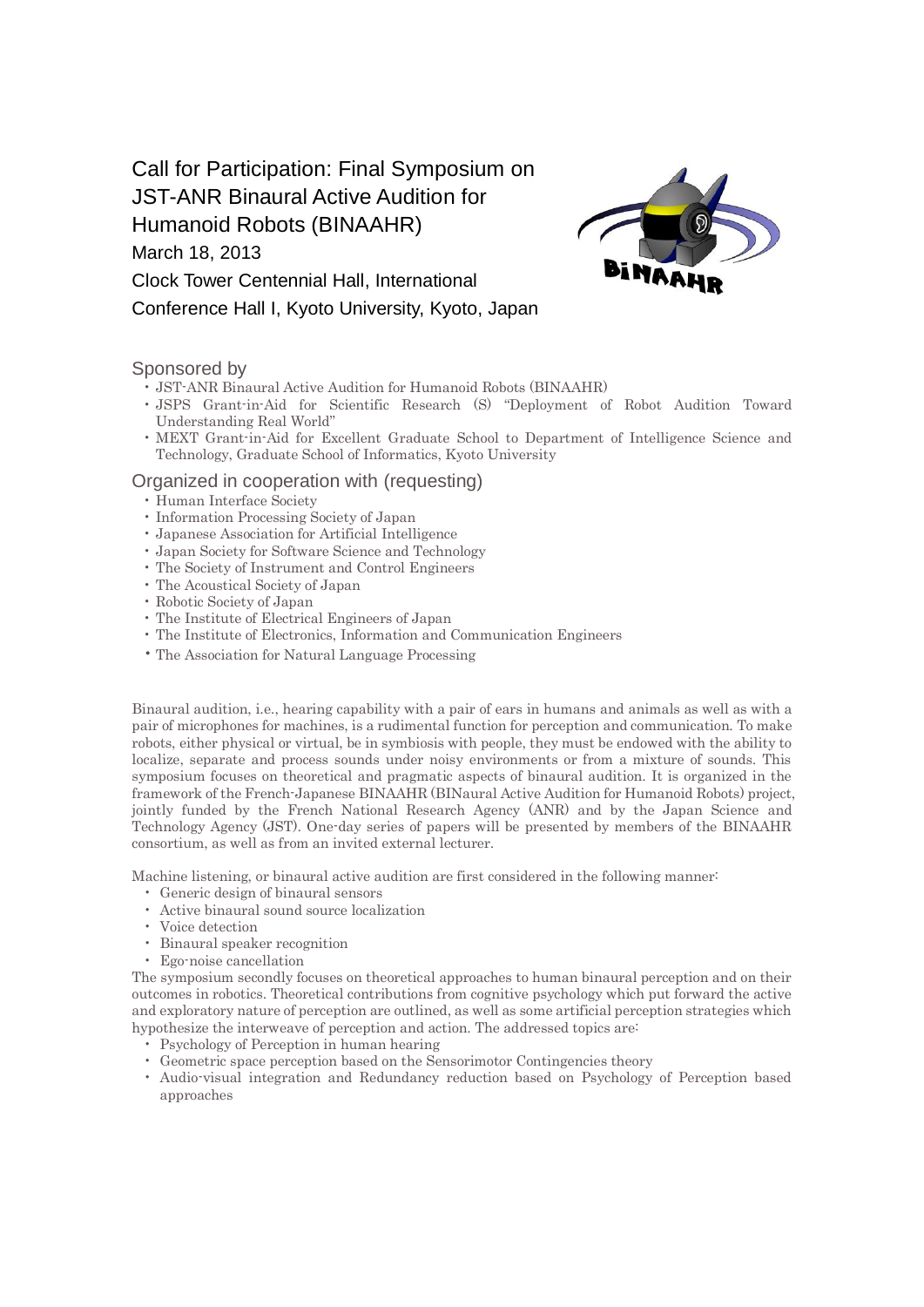# Technical Program

10:00-10:10 Introduction to BINAAHR Project (Hiroshi G. Okuno, Kyoto Univ., JAPAN) 10:10-10:25 Overview of Japanese Team (Hiroshi G. Okuno, Kyoto Univ., JAPAN) 10:25-10:40 Overview of French Team (Patrick Danès, LAAS-CNRS, FRANCE)

10:40-11:40 [Invited Talk] Spatial hearing in rooms: Effects on selective auditory attention and sound localization (Barbara Shinn-Cunningham, Boston University, USA)

11:40-13:00 Lunch

- 13:00-13:20 Binaural Sound Localization and Tracking for Unknown Time-Varying Number of Speakers (Eui-Hyun Kim, Kyoto Univ., JAPAN)
- 13:20-13:40 Active Hearing for Auditory Space Learning and Source Localization (Bruno Gas, UPMC, FRANCE)
- 13:40-14:00 Active Strategies to Binaural Localization (Patrick Danès, LAAS-CNRS, FRANCE)
- 14:00-14:20 Audio-Visual Integration for Robots (Kazuhiro Nakadai, HRI-JP/Tokyo Tech, JAPAN) 14:20-14:30 break

14:30-14:50 Artificial Pinnae (Makoto Kumon, Kumamoto Univ., JAPAN)

- 14:50-15:10 Learning the Source Location: A Robust Multimodal Approach to Binaural Audition (Sylvain Argentieri, UPMC, FRANCE)
- 15:10-15:30 Multi-Party Dialogue System with Robots (Kazunori Komatani, Nagoya Univ., JAPAN)
- 15:30-15:50 Self-organizing of sound representations using neural networks (Tetsuya Ogata, Waseda Univ., JAPAN)

15:50-16:00 break

16:00-17:20 Poster Session

- Extracting Unknown Number of Sound Sources with Two Microphones (Takuma Otsuka (Kyoto Univ.), Katsuhiko Ishiguro (NTT), Takuya Yoshioka (NTT), Hiroshi Sawada (NTT), Hiroshi G. Okuno (Kyoto Univ.), JAPAN)
- Bayesian Nonparametrics for Blind Source Separation with Permutation Resolution (Kohei Nagira, Takuma Otsuka, and Hiroshi G. Okuno, Kyoto Univ., JAPAN)
- Optimal Positioning of a Binaural Sensor on a Humanoid Head for Sound Source Localization (Alan Skaf, and Patrick Danès, LAAS-CNRS, FRANCE)
- A Binaural Sound Source Localization Method Using Auditive Cues and Vision (Karim Youssef, Sylvain Argentieri and Jean-Luc Zarader, UPMC, FRANCE)
- Approaches for Automatic Speaker Recognition in a Binaural Humanoid Context (Karim Youssef, Bastien Breteau, Sylvain Argentieri, Jean-Luc Zarader and Zefeng Wang, UPMC, FRANCE)
- Evaluating the Effect of Head Motion on Auditory Streaming Using an Acoustical Telepresence Robot: TeleHead (Iwaki Toshima, Hirohito M. Kondo, Daniel Pressnitzer, and Makio Kashino, NTT, JAPAN [invited])
- Active Pinnae Sound Localization for Binaural Auditory Robots (Yoshitaka Noda, Daisuke Kimoto and Makoto Kumon, Kumamoto University, JAPAN)

#### Important dates and Registration

For organization issues, participants should register by mail before March 10th 2013 (BINAAHR-Reg@zeus.kuis.kyoto-u.ac.jp). In order to encourage scientific exchanges in the field of binaural audition and in connected areas, the registration is free of charge.

#### Scientific Committee

Sylvain Argentieri (Université Pierre and Marie Curie – ISIR) Alain de Cheveigné (École Normale Supérieure – LPP) Patrick Danès (Université de Toulouse – LAAS-CNRS) Makoto Kumon (Kumamoto University) Kazuhiro Nakadai (Honda Research Institute Japan Co., Ltd. / Tokyo Institute of Technology) Hiroshi G. Okuno (Kyoto University)

#### Local Organization Committee

Katsutoshi Itoyama (Kyoto University) Makoto Kumon (Kumamoto University) Kazuhiro Nakadai (Honda Research Institute Japan Co., Ltd. / Tokyo Institute of Technology) Hiroshi G. Okuno (Kyoto University)